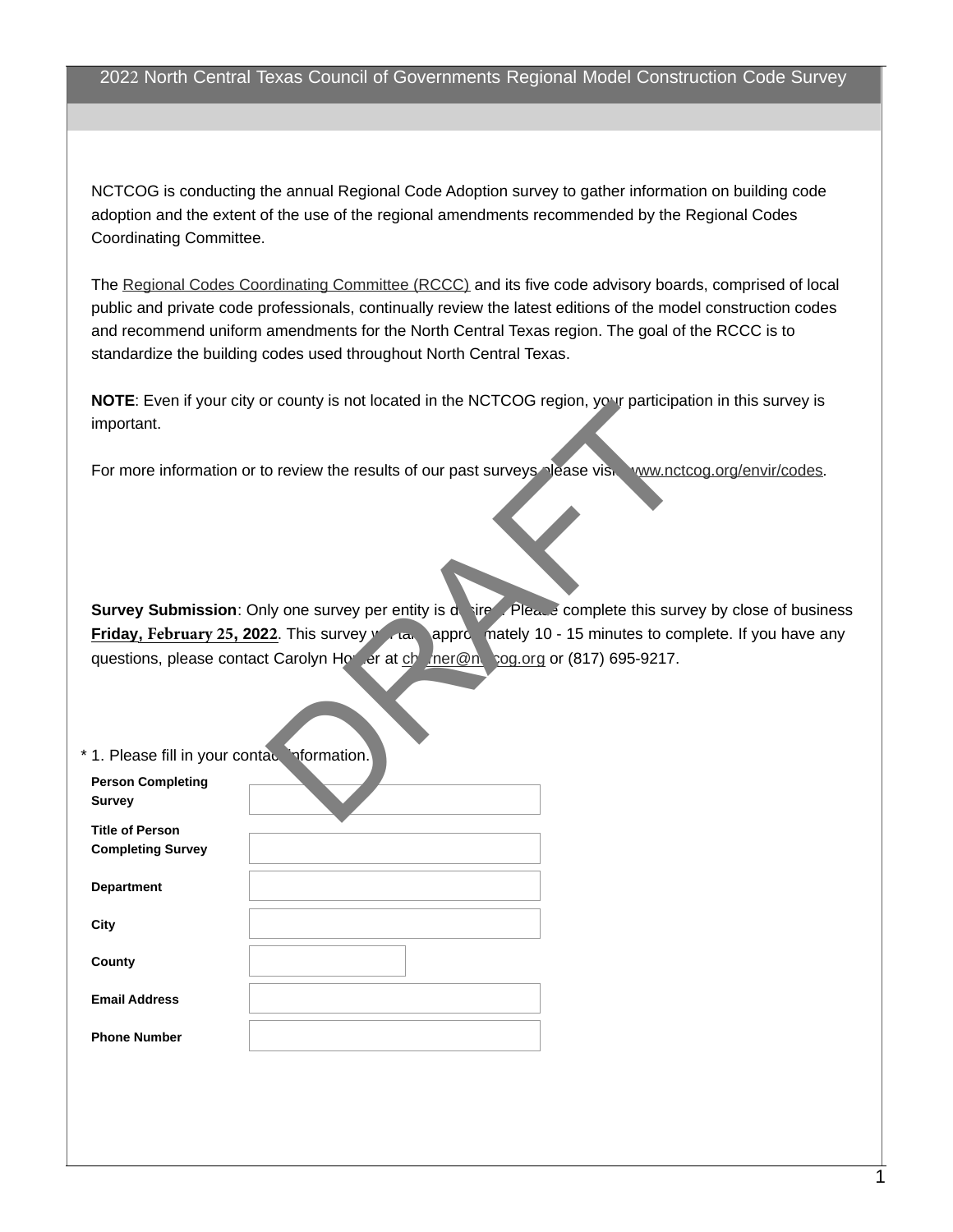|          | 2022 North Central Texas Council of Governments Regional Model Construction Code Survey |
|----------|-----------------------------------------------------------------------------------------|
|          | * 2. Does your city utilize the NCTCOG Regional Code Amendments?                        |
| Yes      |                                                                                         |
| $\rm No$ |                                                                                         |
|          | 3. Does your city typically adopt NCTCOG's recommended amendments as published?         |
| Yes      |                                                                                         |
|          |                                                                                         |
|          |                                                                                         |
|          |                                                                                         |
|          |                                                                                         |
|          |                                                                                         |
|          |                                                                                         |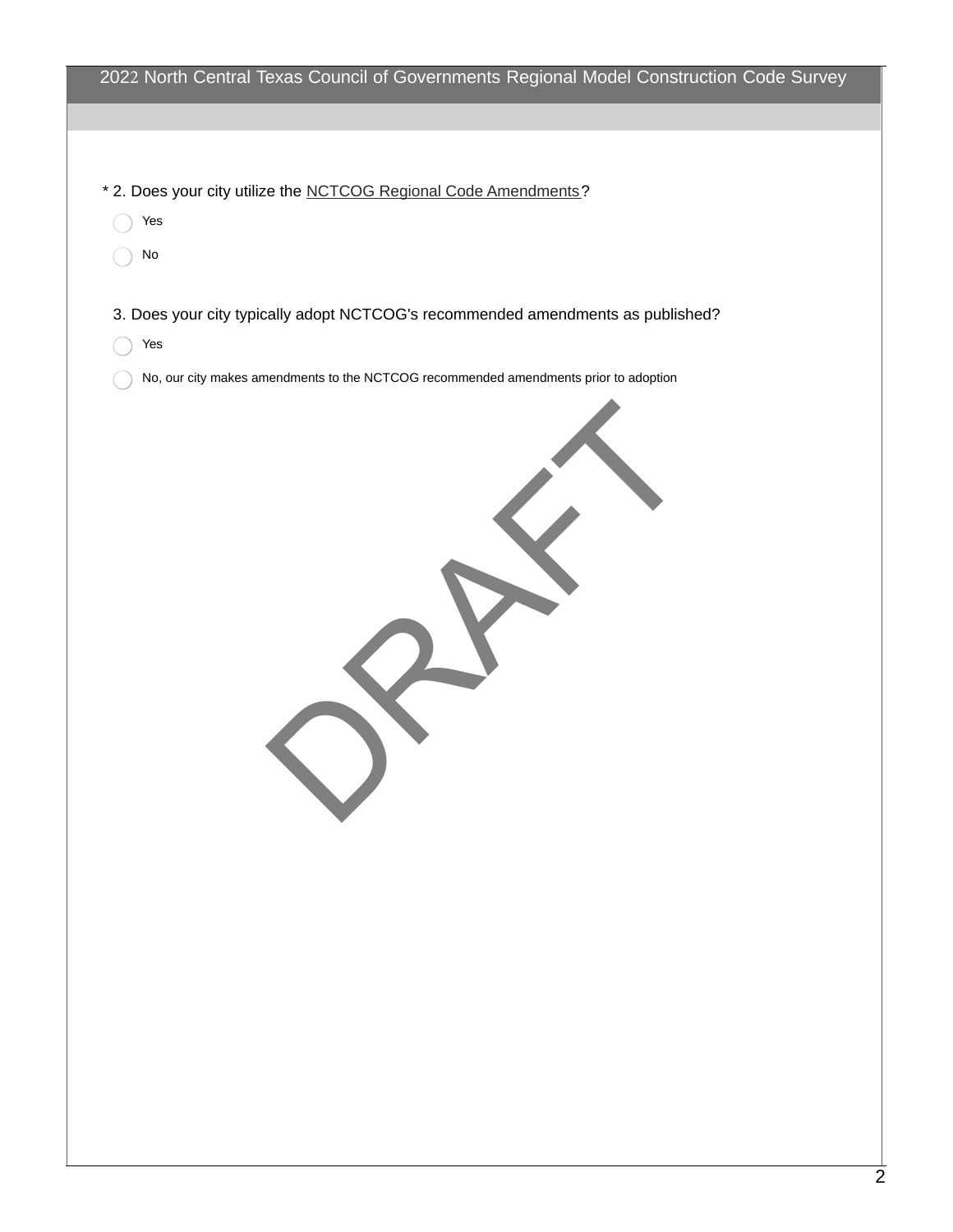|                                                                 | 2000 or<br>older      | 2003  | 2006 | 2009 | 2012                       | 2015 | 2018 | 2019 | 2021 | <b>Not</b><br>Adopted        |
|-----------------------------------------------------------------|-----------------------|-------|------|------|----------------------------|------|------|------|------|------------------------------|
| <b>International Building</b><br>Code                           |                       |       |      |      |                            |      |      |      |      |                              |
| <b>International Fire Code</b>                                  |                       |       |      |      |                            |      |      |      |      |                              |
| <b>International Mechanical</b><br>Code                         |                       |       |      |      |                            |      |      |      |      |                              |
| International Plumbing<br>Code                                  |                       |       |      |      |                            |      |      |      |      |                              |
| <b>International Residential</b><br>Code                        |                       |       |      |      |                            |      |      |      |      |                              |
| <b>International Energy</b><br><b>Conservation Code</b>         |                       |       |      |      |                            |      |      |      |      |                              |
| <b>International Fuel Gas</b><br>Code                           |                       |       |      |      |                            |      |      |      |      |                              |
| <b>International Existing</b><br><b>Building Code</b>           |                       |       |      |      |                            |      |      |      |      |                              |
| <b>International Green</b><br><b>Construction Code</b>          |                       |       |      |      |                            |      |      |      |      |                              |
| International Pool, Swim<br>and Spa Code                        |                       |       |      |      |                            |      |      |      |      |                              |
| 5. Indicate the year of the code,                               |                       | ur ci |      |      | has most recently adopted. |      |      |      |      |                              |
|                                                                 | Older<br>than<br>1999 | 1999  | 2002 | 2005 | 2008                       | 2011 | 2014 | 2017 | 2020 | <b>Not</b><br><b>Adopted</b> |
| <b>National Electric Code</b>                                   |                       |       |      |      |                            |      |      |      |      |                              |
| 6. What is your city's code adoption schedule?<br>Every 3 years |                       |       |      |      |                            |      |      |      |      |                              |
| Every 6 years                                                   |                       |       |      |      |                            |      |      |      |      |                              |
| No set time for adoption                                        |                       |       |      |      |                            |      |      |      |      |                              |
| Other, please specify:                                          |                       |       |      |      |                            |      |      |      |      |                              |
|                                                                 |                       |       |      |      |                            |      |      |      |      |                              |

4. Indicate the year of the code your city has most recently adopted. (Choose all that apply.)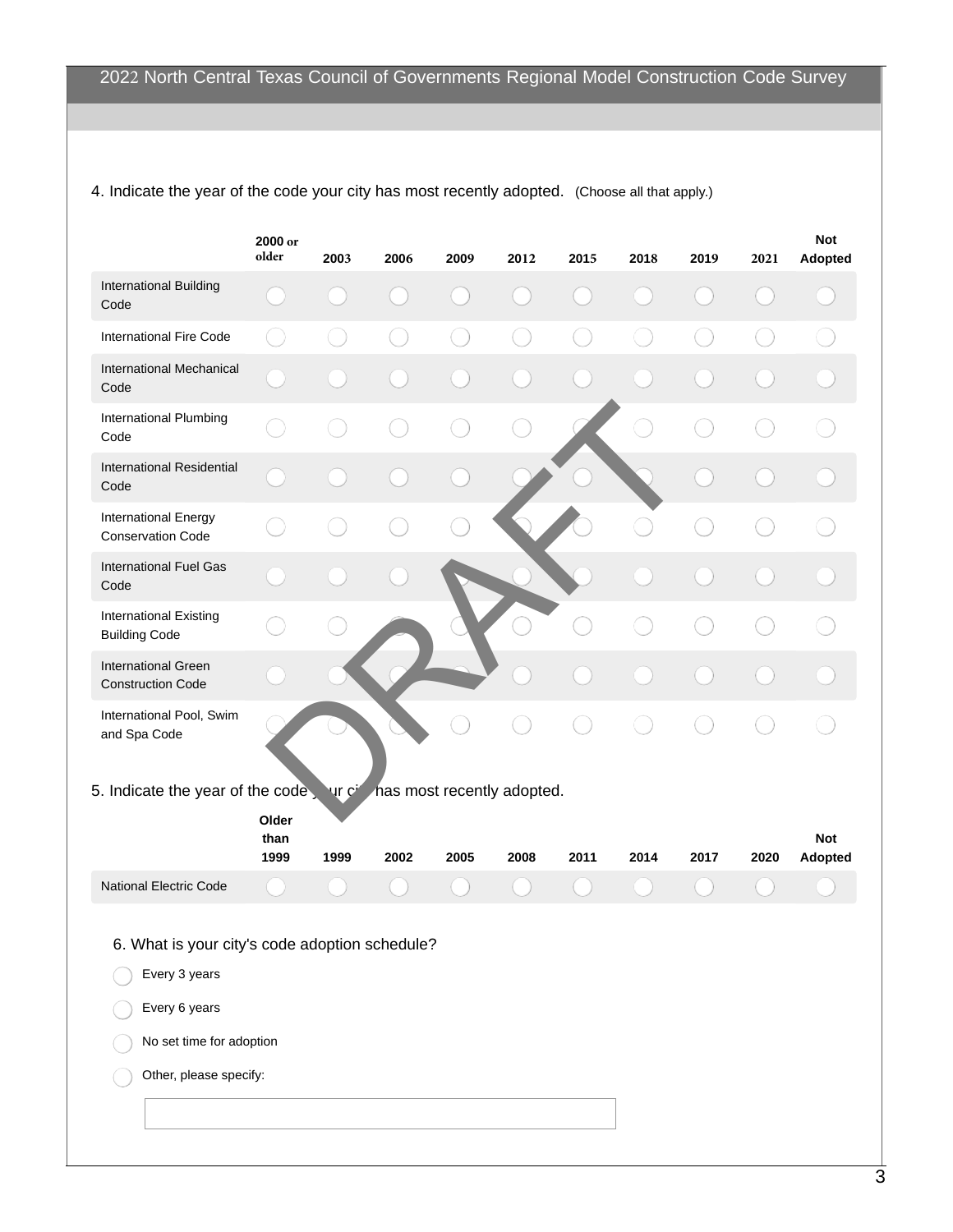## 7. Does your city adopt Option A amendments or an Option B amendment?

## **Option A and B Amendments**

Please note that as there is a wide range in firefighting philosophies/capabilities of cities across the region, OPTION "A" and OPTION "B" are provided in the NCTCOG recommended amendments to the International Building Code and the International Fire Code. The requirements of Option A amendments are less stringent in general, and this option is typically selected by cities with enhanced firefighting resources available to handle large incidents quickly. Option B amendments are generally more stringent, especially regarding sprinklers, high rises, etc., and are typically selected by cities choosing proactive code amendments to mitigate fire events. Jurisdictions should choose one or the other based on their firefighting philosophies/capabilities when adopting code amendments.

## *For additional information regarding Option A and Option B Amendments, please review the following:*

[Click here](https://www.nctcog.org/nctcg/media/Environment-and-Development/Documents/Codes/2018-IBC-Amendments_1.pdf) and review the International Building Code amendments for Section 202 (p. 4), Section 903.2.11 (p. 9), and Section 3006.2 (p. 20).

[Click here](https://www.nctcog.org/nctcg/media/Environment-and-Development/Documents/Codes/2018_IFC_Amendments_1.pdf) and review the International Fire Code amendments for Section 202 (p.2-3) and Section 903.2.11 (p. 15-16). DRAFT

Option A Amendments

Option B Amendments

- **Other**
- Unknown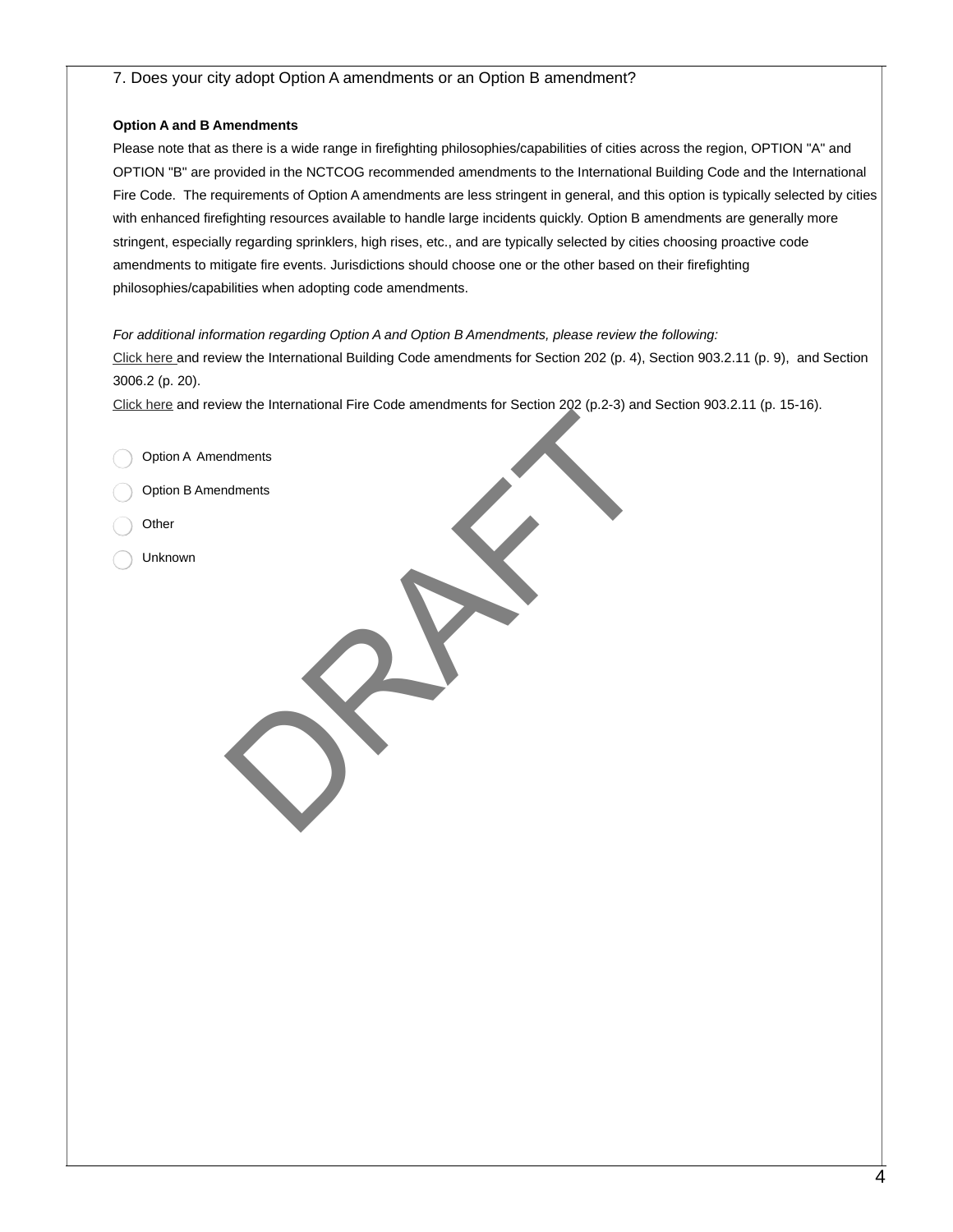| 2022 North Central Texas Council of Governments Regional Model Construction Code Survey                                                                                          |
|----------------------------------------------------------------------------------------------------------------------------------------------------------------------------------|
|                                                                                                                                                                                  |
| 8. If you have not adopted the most recent version of the codes, please indicate why. (Choose all that apply.)<br>Lack of staff support to adopt, implement, or enforce the code |
| Lack of technical knowledge to adopt, implement, or enforce the code                                                                                                             |
| Perception of increased costs to development community                                                                                                                           |
| Not all codes are needed (ex: no commercial uses in city)                                                                                                                        |
| Other, please specify:                                                                                                                                                           |
|                                                                                                                                                                                  |
| struction Code (IgCC)?<br>* 9. Does your city plan to adopt the 2021 International Green                                                                                         |
| Yes                                                                                                                                                                              |
| No                                                                                                                                                                               |
| If your city does not plan to adopt the IgCC, please explain why:                                                                                                                |
|                                                                                                                                                                                  |
|                                                                                                                                                                                  |